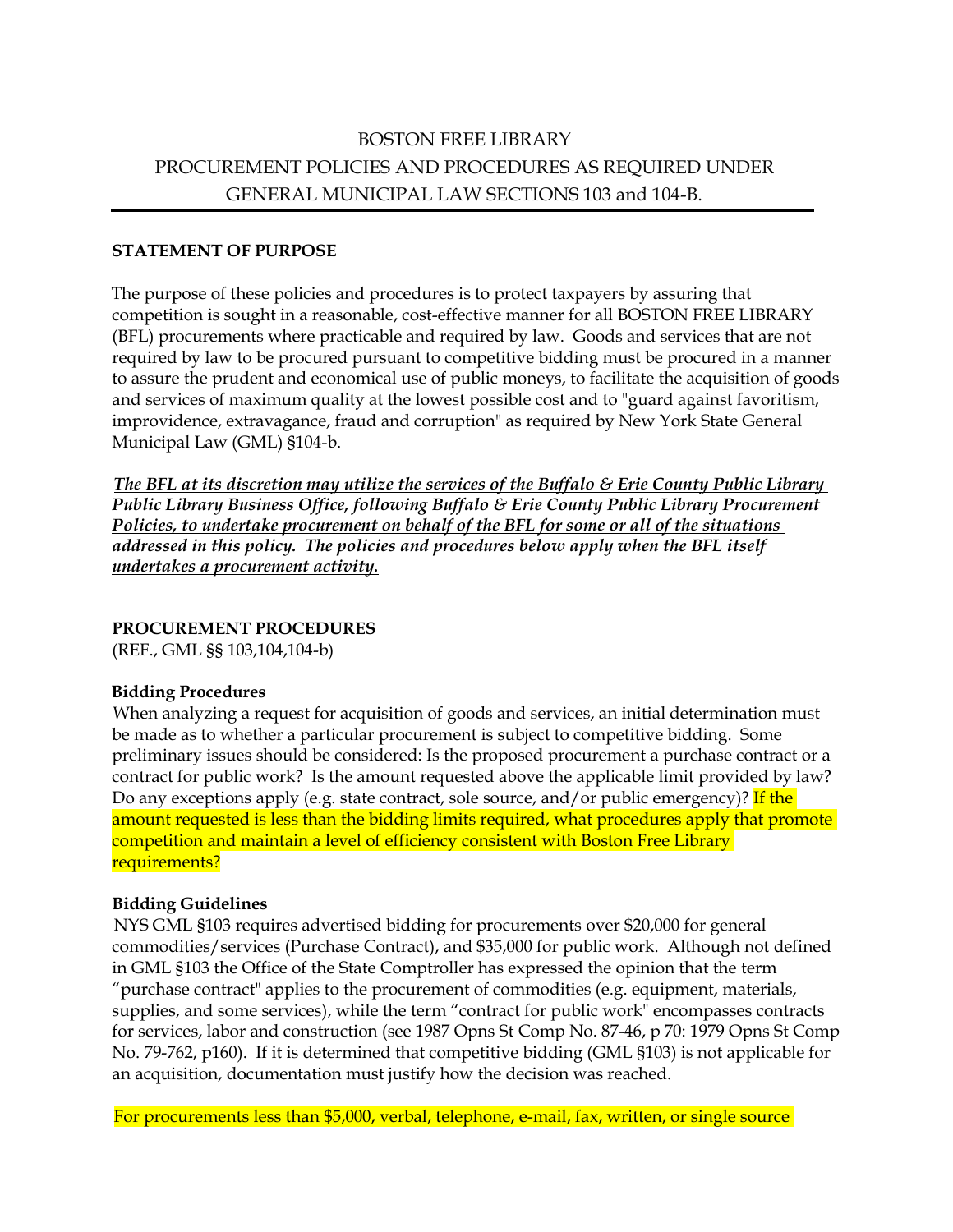quotations may be used. Procurements of commodities/services between \$5,000 and \$20,000 and contracts for public work between \$5,000 and \$35,000 are subject to the informal bid process. Procurements under \$2,500 may be undertaken using the Library requisition for equipment and non-stock items process.

Consideration must be given to acquisitions made of the same or similar items over the course of the fiscal year where the aggregate value may exceed the competitive bidding threshold. Orders that may exceed \$5,000 over the course of the year must follow the informal bid process unless those purchases are made off current available County, State, Federal or other Municipal contracts or for other reasons bidding is not practical. Multiple purchase orders to one vendor will be allowed if that vendor has an existing Contract with the BFL/covering said purchases. All others need to comply with the applicable procedures herewith.

#### **Formal Competitive Bid Process**

On purchases of \$20,000 and greater for commodities/services, and contracts for public work greater than \$35,000, the formal sealed bid process must be used. Bid specifications are prepared by the requesting unit and the BFL Manager. Each formal bid is advertised in a newspaper with a circulation of 50,000 or greater covering the BFL's chartered service area. In addition, all formal bids are advertised on the Internet and can be downloaded by interested parties and prospective bidders accordingly.

In determining the necessity for competitive bidding, the aggregate amount to be expended in a fiscal year for an item or commodity to be purchased, or for the same type or similar public work, must be considered. It is established that the purpose of the bidding statutes may not be frustrated or avoided by artificially splitting or breaking up contracts into lesser agreements, or entering into a series of agreements, for sums below the bidding limitations. As a general rule, items or work of the same or similar nature which are customarily provided by the same vendor or contractor should be treated as a single item for the purposes of determining whether the dollar threshold will be exceeded (see, e.g.,1992 Opns St Comp No. 92-46, p115).

## **Informal Bidding Process**

Purchases of commodities and/or services between \$5,000 and \$20,000 and contracts for public work between \$5,000 and \$35,000 will be procured by the BFL's Manager using bids first obtained from three sources where practical. Deviations from this policy must be approved by the Manager in writing, which shall become part of the purchase documentation. Purchase requisitions and/or inquiry bid files or items within this threshold will include a notation indicating the names of at least three vendors who were contacted, the name of the individuals quoting for the firm, the date contacted, and the prices quoted by the vendors. A contract award will be to the lowest responsible bidder. Informal bids may be sealed (written), facsimile (fax), or telephone quotes at the Manager's discretion. Any exceptions to this process must be documented pursuant to the *Responsibilities/Exceptions* section of this policy.

## **Special Purchase Situations**

In other instances where it is determined competitive bidding is not required, such as emergencies, sole source procurements, or professional services, written justification must be attached to the file. The following is a description of procedures for making these types of procurements.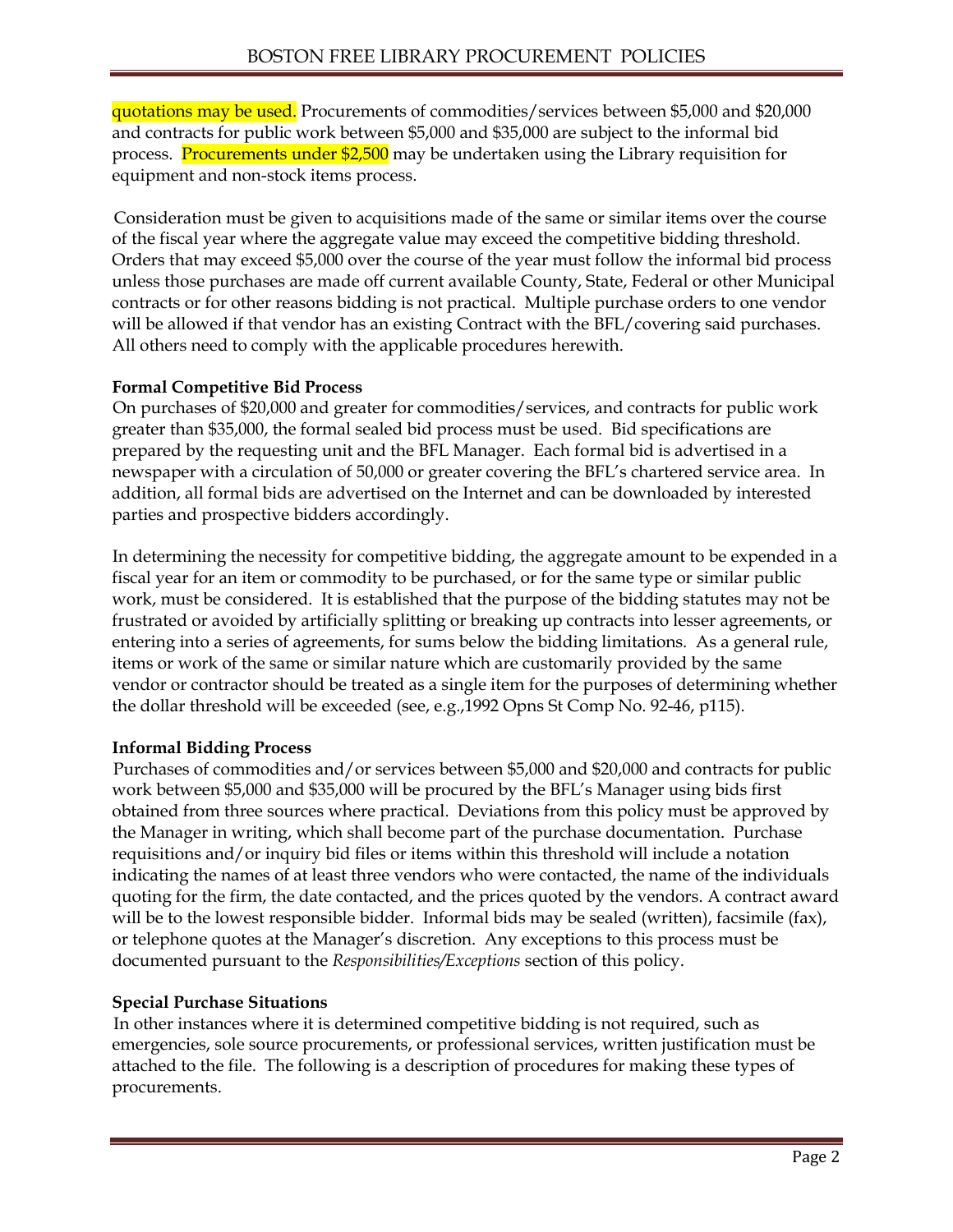Sole Source (No-Bid) Contracts: When circumstances are presented to the Manager, which serves the public interest indicating valid reasons that a request can be met by only one qualified vendor, the Manager may waive the bidding requirement. Goods and services, which may be procured from only one source, are defined as "sole source" items. It is important to note that there must be a single supplier of the item or service and there are no substantial equivalents. Sole source situations generally exist when an item is manufactured by only one firm, and a vendor has the exclusive franchise or distributorship for an item.

To initiate a sole source purchase, Manager's staff must be confident that conditions exist in the marketplace such that the requested goods or services are available from only one supplier and no substantial equivalents exist. In making these determinations, the Manager will document the unique benefits to the BFL of the item or service as compared to other products available in the marketplace. (See, gen.,1988 Opns St Camp No. 88-35, p 65)

Even though there is only one source of supply, the Manager's staff must still obtain a quotation for the vendor. Upon receipt of the properly executed quotation (written, fax, e-mail), the staff will then proceed to write the purchase order.

Since market conditions change over the years, a previously substantiated sole source may find new entrants to a formerly monopolized market. All sole sources should be verified. It can be a situation where the staff knows the marketplace has changed or it simply may be the need to verify the marketplace has not changed. It is understood that the mere likelihood that only one firm will bid is insufficient to justify sole source procurement. {1983 Opns St. Comp. No 83-124, p156)

Emergencies: GML 103(4), provides that purchases may be made without competitive bidding in the event that a public emergency arises due to an accident or other unforeseen occurrence.

Emergencies do not include situations caused by a lack of planning on the part of the BFL unit. While it will be the BFL unit that requests an emergency purchase, the BFL Manager with approval of the BFL's legal counsel will determine if it qualifies as an actual emergency. BFL legal counsel will determine if the statutory criteria are met on a case-by-case basis. If approved, the BFL Manager may issue an emergency declaration.

When circumstances support an emergency procurement, the requesting unit must submit the required written emergency declaration for the BFL Manager or his/her designee. The requesting unit and/or Manager's staff must then locate a source for the required goods or service. The goal must always be to obtain the lowest price from the vendor who can best meet the delivery requirements. If the item is included in a BFL and/or Buffalo & Erie County Public Library or Erie County contract listing, the contract vendor should be contacted first. Once the sources and price have been established, an emergency purchase order will be processed. It should be noted that in the event of a contract for services, the emergency contract will not exist for a term beyond the reasonable limits of the existence of the emergency situation. Similarly, in the case of an emergency involving the acquisition of commodities, the quantity acquired will be no more than needed to address the emergency situation at the time.

The procurement procedure will be the same as a routine informal or formal bid except that advertising and bidding is not required. The purchase order must state "Emergency purchase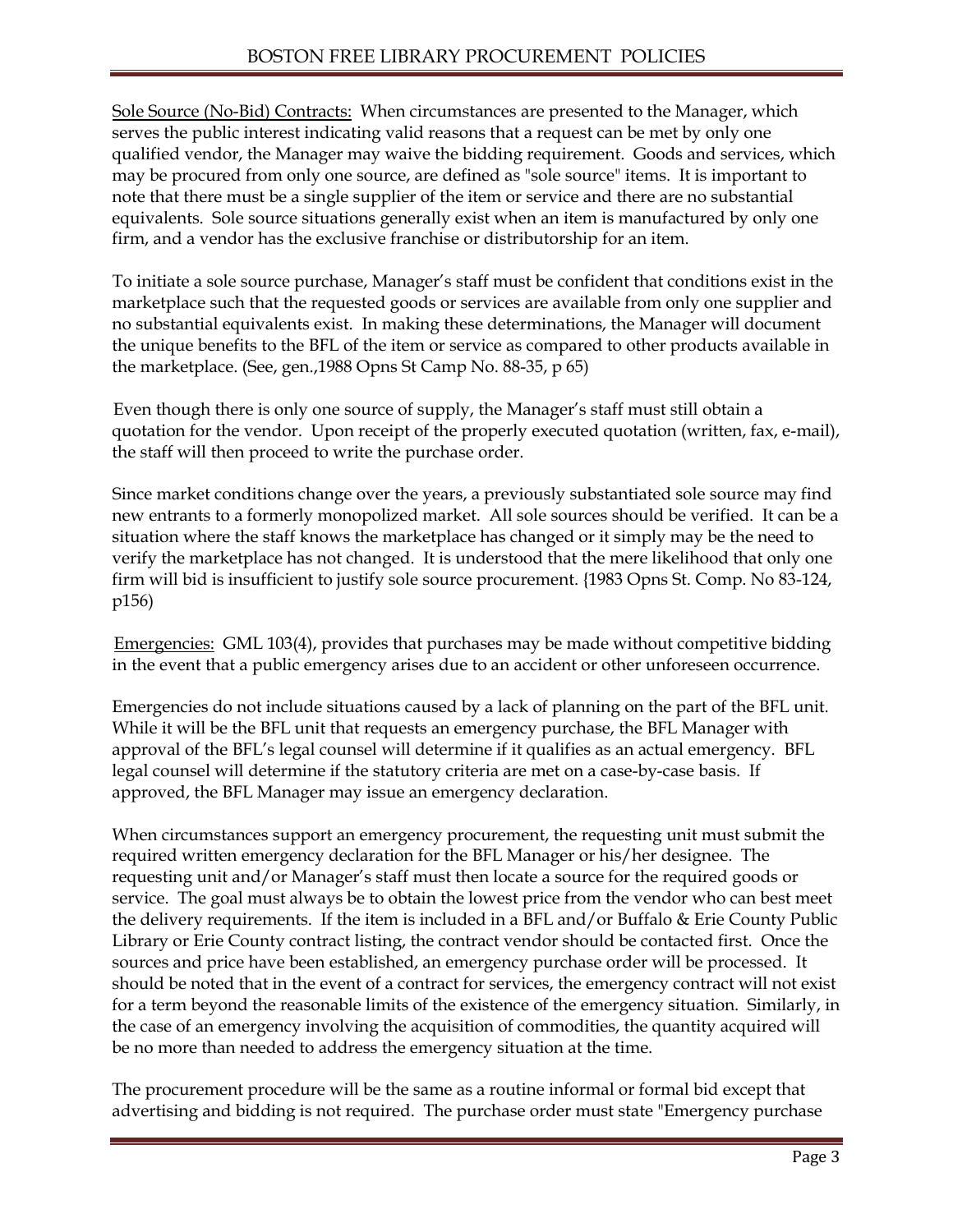approved by (Name), INSERT BFL Manager." A copy of the BFL Manager's written emergency declaration must be attached to the purchase order.

Professional Services: Professional, technical or consulting services are not the type of services which may properly be the subject of competition based solely on the compliance with the objective, uniform standards of the bid specification, pursuant to a bid being awarded to the lowest responsible bidder. The determination of whether the professional service exemption is applicable must be made on a case-by-case basis, examining the particular services needed. Generally professional services include, but are not limited to, the specialized expertise of interpreters, consultants, attorneys, engineers or architects.

Contracts for professional, technical or other consultant services having a value of \$25,000 or more are procured by the use of Requests for Proposals (RFP). The BFL Manager's staff, subject to the review and approval of the Manager, shall advertise the Request for Proposals (RFP), and designate a committee of three to review the proposals and choose a vendor. RFPs are distributed to interested parties and are advertised on the Internet and can be downloaded by interested parties and prospective proposers accordingly. Though not required, the BFL may also advertise in trade publications. The review committee or staff designee will select a vendor from the responses received and create a proposal to submit to the BFL Manager for review and recommendation to the BFL Board of Trustees, which upon review and by Resolution may provide approval to contract.

Contracts for legal counsel and professional, technical or other consultant services related to the BFL legal issues having a value of  $$25,000$  or more shall be subject to review by the BFL Manager, who may utilize an RFP process or submit written justification for the contract which shall be reviewed by the BFL Board of Trustees, which upon review and by Resolution may provide approval to contract.

Contracts for professional, technical or other consultant services having a value of less than \$25,000 shall be subject to review and approval by the BFL Manager, who may, within the limits of the appropriations provided therefore, contract for said services.

True Lease: Leases for real property shall not be considered a purchase or contract. True lease agreements are neither purchases nor contracts for public works and, thus, are not subject to competitive bidding under GML 103 (Exley v Village of Endicott, 21NY2d 426, 434 NYS2d992). Lease agreements require the BFL Manager's authorization before any procurement activity can begin. Documentation for the leasing versus purchasing decision should be made and should include a cost benefit analysis. Final approval to authorize entering into a lease with an annual value of under \$20,000 shall be by the BFL Manager. Final approval to authorize entering into a lease with an annual value of \$20,000 or more shall be by Resolution adopted by the BFL Board of Trustees. The competitive bidding statutes cannot be circumvented by casting an agreement which is truly a purchase or a contract for public work in terms of a lease.

Insurance: Insurance requirements for vendors are to be reviewed and approved by the BFL's legal counsel on a periodic basis. The purchase of insurance is to be conducted through the BFL Manager or her/his designee in consultation with the BFL's legal counsel.

Second Hand Equipment acquired from other government agencies: The requesting BFL unit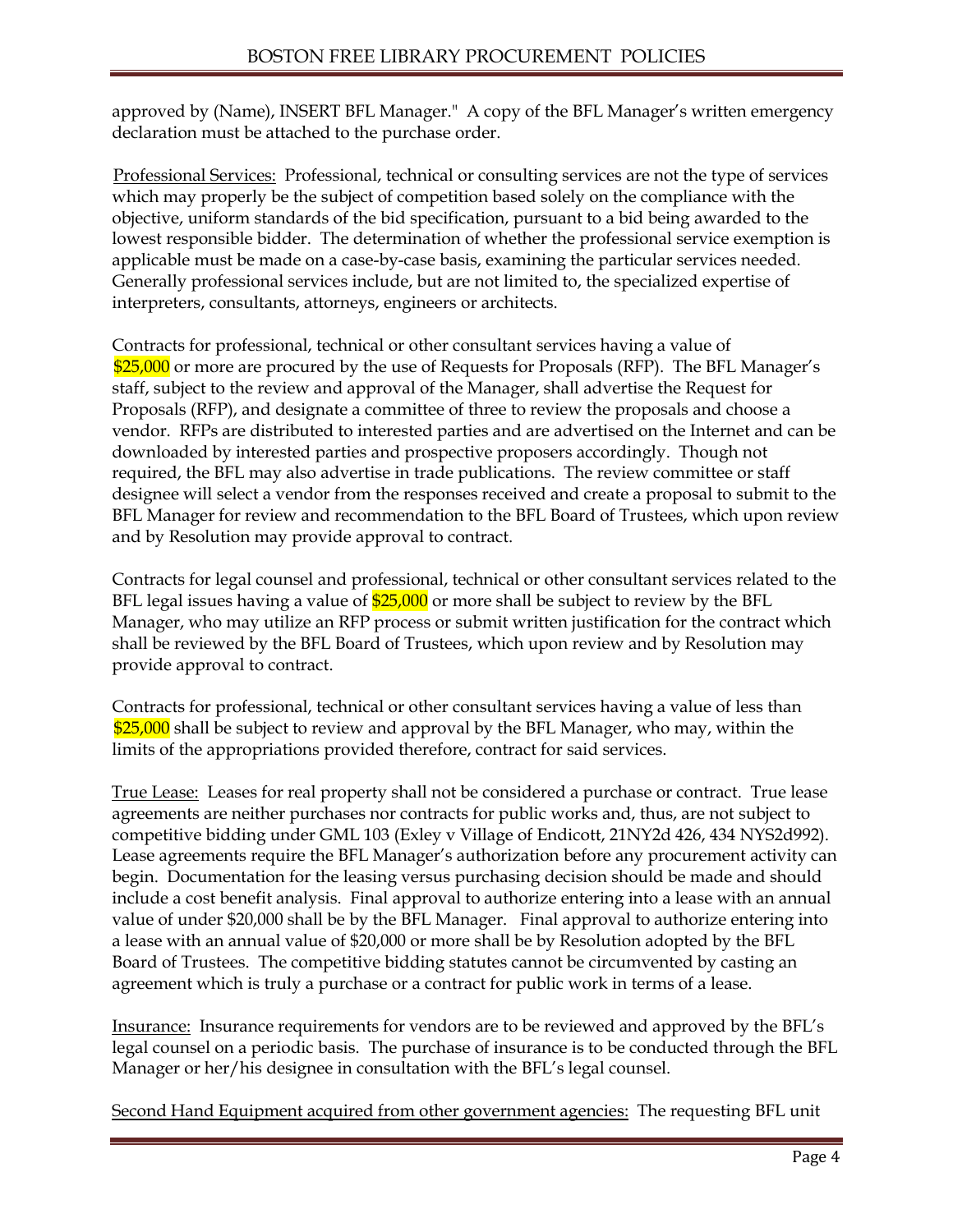must have approval from the appropriate outside government official as well as budgetary approval from the Manager before the purchase of surplus and second hand supplies, material or equipment is initiated. The BFL Manager will verify that the purchase price is fair through market price comparisons via industry publications and other procurement sources. Competitive bidding is not required according to GML §103 (6) (21 Opns St comp, 1965, p 615).

### **Single Source Purchases (\$2,500 to \$5000)**

For purchases between  $$2,500$  and \$5000, the BFL Manager has the option to award a purchase order to a single source vendor, usually recommended by the requesting unit. It is the Manager's responsibility to ensure that the purchase price is fair through price comparisons from available sources. If there is reason to believe that the price quote is not within an acceptable range for the product or products in question, the Manager may request an informal quote or bid using the Informal Bidding Process.

### **Exempted from GML 103, 104-b**

Procurements from Industries for the Blind or Industries for the Disabled (NYSID – See also State Finance Law, §162), New York State Correctional lndustries (CORCRAFT – See also Correction Law, §§ 184,186), and Federal, State, or Local contracts are exempted from GML 103 competitive bidding and GML 104-b purchasing policies. Although General Municipal Law exempts these types of purchases from the requirements of written or verbal quotations, use of the exemption must be documented with relevant information and/or copies of Federal, State or Local contracts.

### **Responsibilities/Exceptions**

The Manager is the responsible Purchasing Agent for the BFL. The Manager and BFL staff are responsible for following the policies and procedures described herein and all relevant laws as they pertain to competitive bidding. (GML  $$104-b (2)(f)$ ). If an award is made to a vendor other than the lowest price offered, written documentation stating the basis for such award and a justification that the award is in the best interest of the BFL, must be provided to and retained by the BFL Manager.

## **Updating Policies and Procedures**

The BFL Board of Trustees shall review this policy and procedures at least annually and shall solicit comments from the BFL Manager (GML §104-b (3),(4)).

## **Unintentional Failure to Comply**

The unintentional failure to comply with the provisions of GML 104-b shall not be grounds to void action taken or give rise to a cause of action against the Boston Free Library or any officer or employee thereof. (GML §104-b (5))